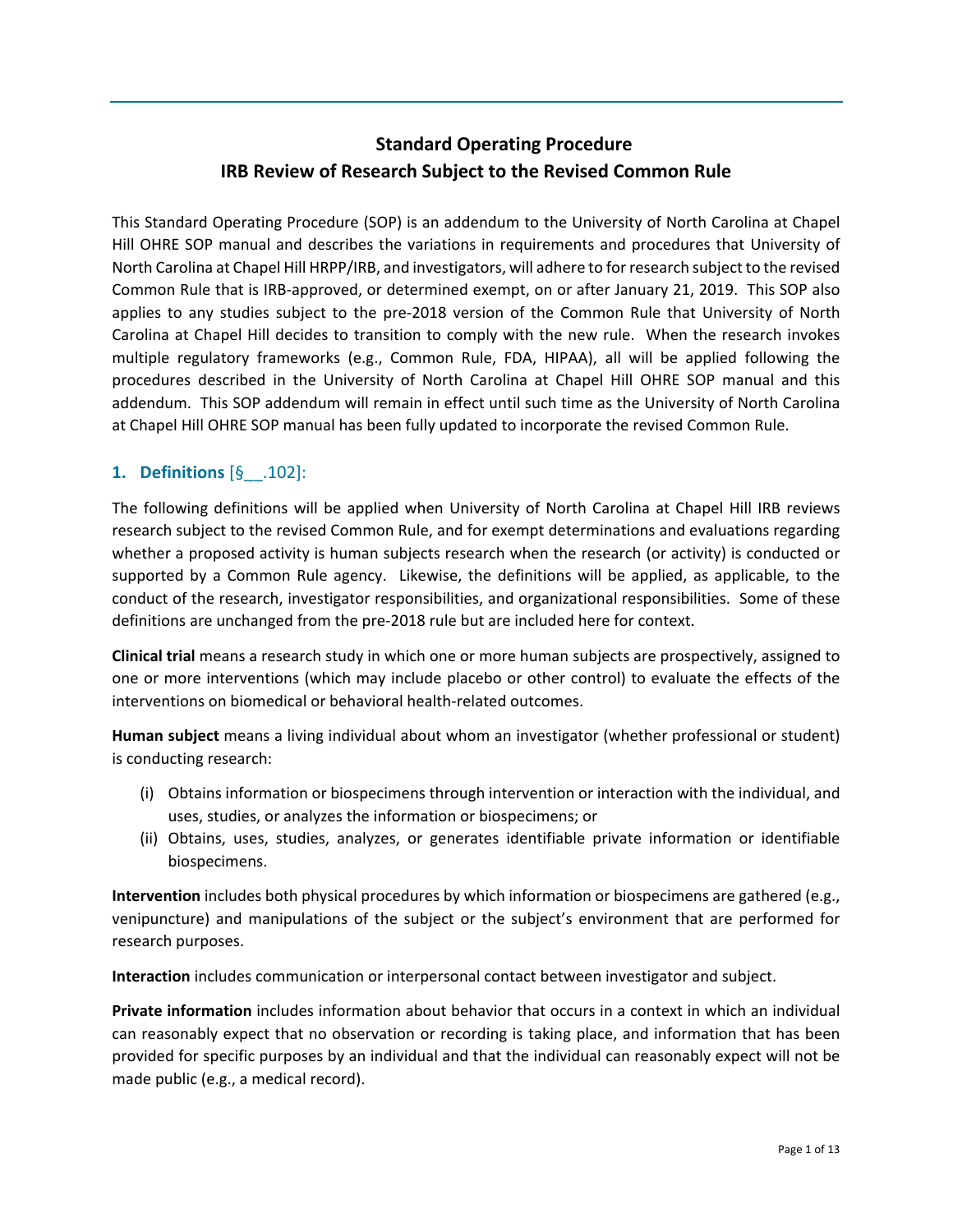**Identifiable private information** is private information for which the identity of the subject is or may readily be ascertained by the investigator or associated with the information.

An **identifiable biospecimen** is a biospecimen for which the identity of the subject is or may readily be ascertained by the investigator or associated with the biospecimen.

**Legally authorized representative** means an individual or judicial or other body authorized under applicable law to consent on behalf of a prospective subject to the subject's participation in the procedure(s) involved in the research. If there is no applicable law addressing this issue, legally authorized representative means an individual recognized by institutional policy as acceptable for providing consent in the nonresearch context on behalf of the prospective subject to the subject's participation in the procedure(s) involved in the research. See SOP 1101 section 2.3.

**Minimal risk** means that that the probability and magnitude of harm or discomfort anticipated in the research are not greater in and of themselves than those ordinarily encountered in daily life or during the performance of routine physical or psychological examinations or tests.

**Research** means a systematic investigation, including research development, testing, and evaluation, designed to develop or contribute to generalizable knowledge. Activities that meet this definition constitute research for purposes of this policy, whether or not they are conducted or supported under a program that is considered research for other purposes. For example, some demonstration and service programs may include research activities. For purposes of this rule, the following activities are deemed not to be research:

- (i) Scholarly and journalistic activities (e.g., oral history, journalism, biography, literary criticism, legal research, and historical scholarship), including the collection and use of information, that focus directly on the specific individuals about whom the information is collected.
- (ii) Public health surveillance activities, including the collection and testing of information or biospecimens, conducted, supported, requested, ordered, required, or authorized by a public health authority. Such activities are limited to those necessary to allow a public health authority to identify, monitor, assess, or investigate potential public health signals, onsets of disease outbreaks, or conditions of public health importance (including trends, signals, risk factors, patterns in diseases, or increases in injuries from using consumer products). Such activities include those associated with providing timely situational awareness and priority setting during the course of an event or crisis that threatens public health (including natural or man-made disasters).
- (iii) Collection and analysis of information, biospecimens, or records by or for a criminal justice agency for activities authorized by law or court order solely for criminal justice or criminal investigative purposes.
- (iv) Authorized operational activities (as determined by each agency) in support of intelligence, homeland security, defense, or other national security missions.

**Written**, or in writing, refers to writing on a tangible medium (e.g., paper) or in an electronic format.

# **2. IRB Composition**

The requirements for the composition of the IRB under the revised Common Rule vary slightly from the pre-2018 rule. The composition of the University of North Carolina at Chapel Hill IRB complies with both rules. The following excerpt describes the requirements for the composition of the IRB under the revised Common Rule: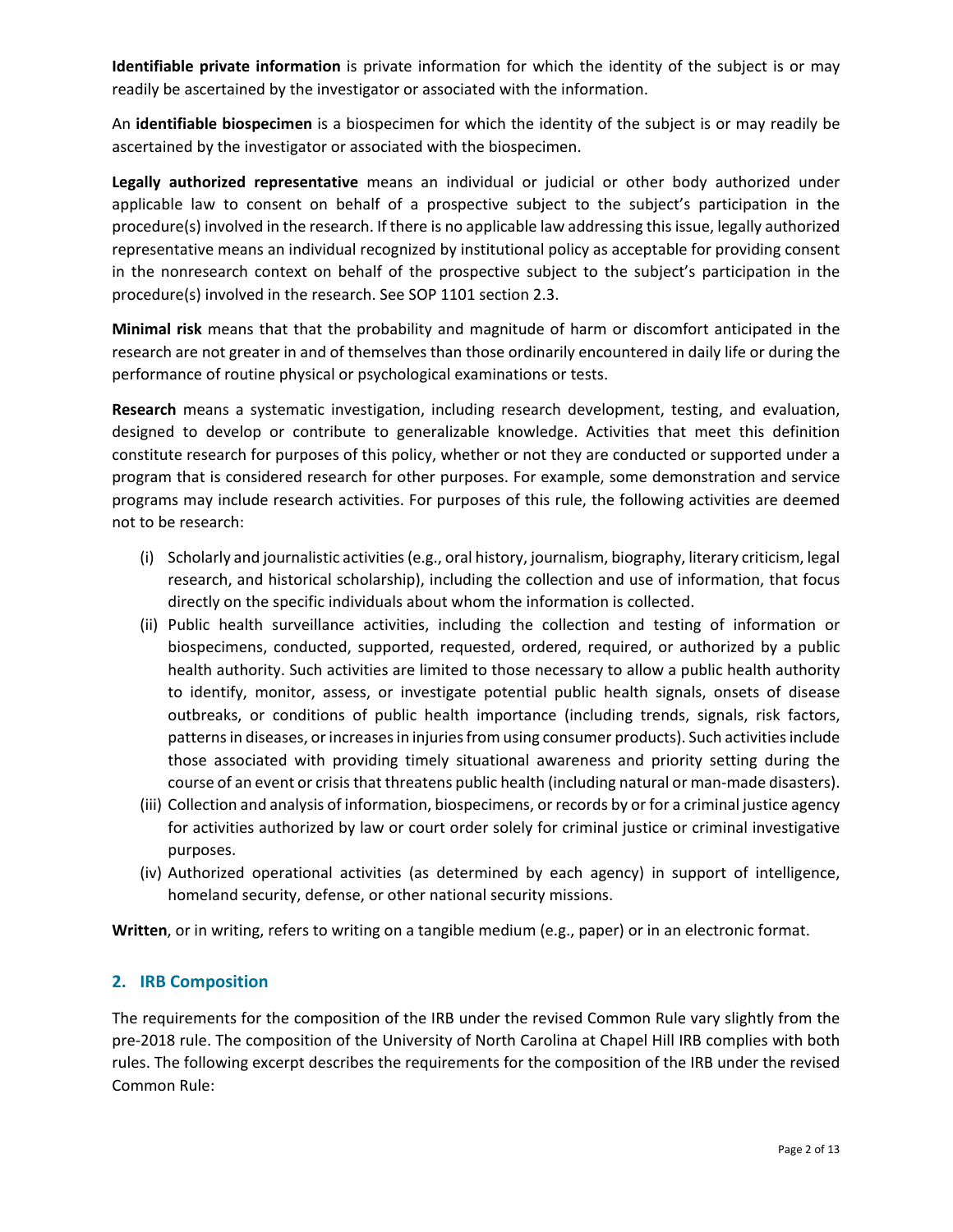*Each IRB shall have at least five members, with varying backgrounds to promote complete and adequate review of research activities commonly conducted by the institution. The IRB shall be sufficiently qualified through the experience and expertise of its members (professional competence), and the diversity of its members, including race, gender, and cultural backgrounds and sensitivity to such issues as community attitudes, to promote respect for its advice and counsel in safeguarding the rights and welfare of human subjects. The IRB shall be able to ascertain the acceptability of proposed research in terms of institutional commitments (including policies and resources) and regulations, applicable law, and standards of professional conduct and practice. The IRB shall therefore include persons knowledgeable in these areas. If an IRB regularly reviews research that involves a category of subjects that is vulnerable to coercion or undue influence, such as children, prisoners, individuals with impaired decision-making capacity, or economically or educationally disadvantaged persons, consideration shall be given to the inclusion of one or more individuals who are knowledgeable about and experienced in working with these categories of subjects.*

*The IRB shall include at least one member whose primary concerns are in scientific areas and at least one member whose primary concerns are in nonscientific areas.* 

*The IRB shall include at least one member who is not otherwise affiliated with the institution and who is not part of the immediate family of a person who is affiliated with the institution.*

*No IRB may have a member participate in the IRB's initial or continuing review of any project in which the member has a conflicting interest, except to provide information requested by the IRB.*

*An IRB may, in its discretion, invite individuals with competence in special areas to assist in the review of issues that require expertise beyond or in addition to that available on the IRB. These individuals may not vote with the IRB.* [§\_\_.107]

# **3. Exempt Determinations and Limited IRB Review**

When the research requires limited IRB review or a HIPAA determination (i.e., waivers or alterations of the requirement for HIPAA authorization), the review will be conducted by the IRB Chair or a Chairdesignated member of the IRB

Proposed modifications to the aspects of research subject to limited IRB review must be submitted to and approved by the IRB prior to implementation, except when necessary to eliminate apparent immediate hazards to the subject(s), in which case the change must be reported to the IRB within 30 days.  $[§$  .108(a)(3)(iii)]

Continuing review is generally not required for research determined to be exempt, even when that research is subject to limited IRB review. However, the IRB may determine that continuing review is required for a particular study subject to limited IRB review, in which case it shall document the reasons for its determination in the IRB record and communicate the requirement to the investigator in the IRB determination letter. [§\_\_.109(f)(ii), §\_\_.115(a)(3)]

# **3.1. Limitations on Exemptions**

**Children:** Exemption #2(i) and (ii) for research involving survey or interview procedures or observations of public behavior does NOT apply to research in children, except for research involving observations of public behavior when the investigator does not participate in the activities being observed. Exemption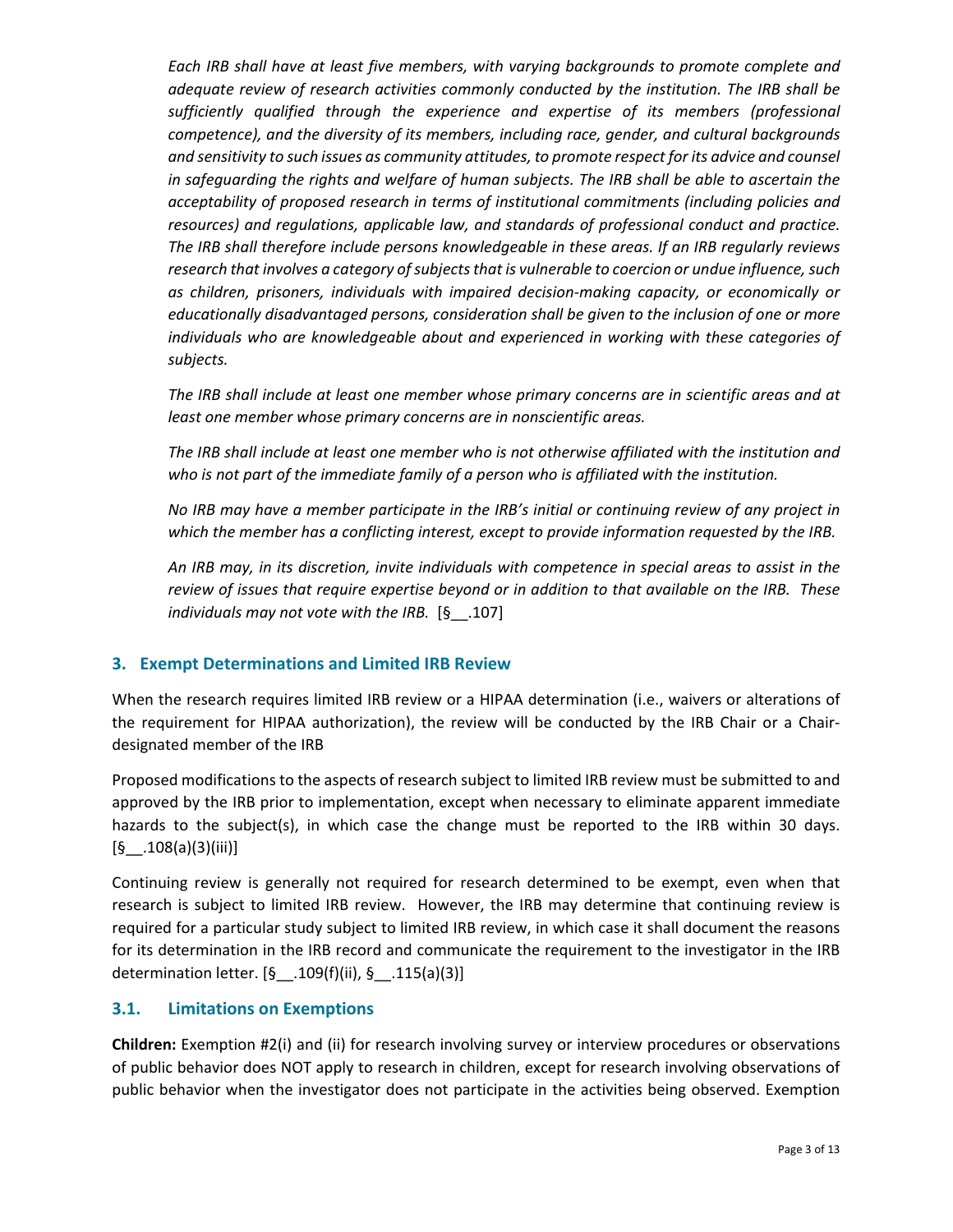#2(iii), where identifiable information is obtained and the IRB conducts a limited IRB review, is NOT applicable to research in children. Exemption #3 does NOT apply to research involving children.  $[§$  . 104(b)(3)]

**Prisoners:** Exemptions do not apply EXCEPT for research aimed at involving a broader subject population that only incidentally includes prisoners. [§\_\_.104(b)(2)]

# **3.2. Exempt Categories** [§\_\_.104(d)]

Unless otherwise required by law or a federal agency or department, research activities in which the only involvement of human subjects will be in one or more of the following categories are exempt from the additional requirements of the revised Common Rule, except as specified.

**Note:** Other than exempt category 6, these categories do not apply to research that is also FDA-regulated.

- 1. Research, conducted in established or commonly accepted educational settings, that specifically involves normal educational practices that are not likely to adversely impact students' opportunity to learn required educational content or the assessment of educators who provide instruction. This includes most research on regular and special education instructional strategies, and research on the effectiveness of or the comparison among instructional techniques, curricula, or classroom management methods.
- 2. Research that only includes interactions involving educational tests (cognitive, diagnostic, aptitude, achievement), survey procedures, interview procedures, or observation of public behavior (including visual or auditory recording) if at least one of the following criteria is met:
	- (i) The information obtained is recorded by the investigator in such a manner that the identity of the human subjects cannot readily be ascertained, directly or through identifiers linked to the subjects;
	- (ii) Any disclosure of the human subjects' responses outside the research would not reasonably place the subjects at risk of criminal or civil liability or be damaging to the subjects' financial standing, employability, educational advancement, or reputation; **or**
	- (iii) The information obtained is recorded by the investigator in such a manner that the identity of the human subjects can readily be ascertained, directly or through identifiers linked to the subjects, and an IRB conducts a limited IRB review to make the determination required by §\_\_.111(a)(7): *"When appropriate, there are adequate provisions to protect the privacy of subjects and to maintain the confidentiality of data."*
- 3. Research involving benign behavioral interventions in conjunction with the collection of information from an adult subject through verbal or written responses (including data entry) or audiovisual recording if the subject prospectively agrees to the intervention and information collection and at least one of the following criteria is met:
	- (i) The information obtained is recorded by the investigator in such a manner that the identity of the human subjects cannot readily be ascertained, directly or through identifiers linked to the subjects;
	- (ii) Any disclosure of the human subjects' responses outside the research would not reasonably place the subjects at risk of criminal or civil liability or be damaging to the subjects' financial standing, employability, educational advancement, or reputation; **or**
	- (iii) The information obtained is recorded by the investigator in such a manner that the identity of the human subjects can readily be ascertained, directly or through identifiers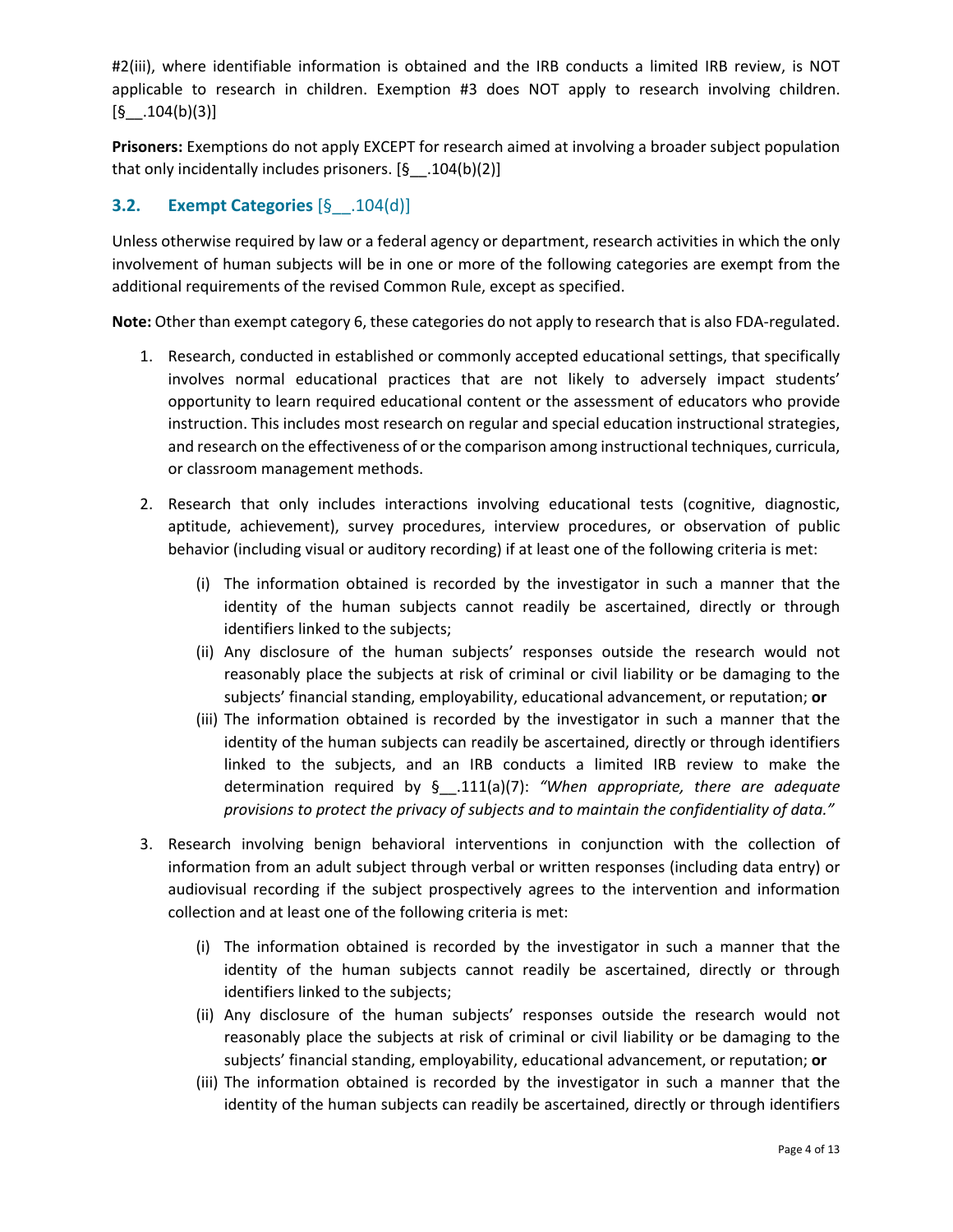linked to the subjects, and an IRB conducts a limited IRB review to make the determination required by §\_\_.111(a)(7): *"When appropriate, there are adequate provisions to protect the privacy of subjects and to maintain the confidentiality of data."*

For the purpose of this provision, benign behavioral interventions are brief in duration, harmless, painless, not physically invasive, not likely to have a significant adverse lasting impact on the subjects, and the investigator has no reason to think the subjects will find the interventions offensive or embarrassing. Provided all such criteria are met, examples of such benign behavioral interventions would include having the subjects play an online game, having them solve puzzles under various noise conditions, or having them decide how to allocate a nominal amount of received cash between themselves and someone else.

If the research involves deceiving the subjects regarding the nature or purposes of the research, this exemption is not applicable unless the subject authorizes the deception through a prospective agreement to participate in research in circumstances in which the subject is informed that he or she will be unaware of or misled regarding the nature or purposes of the research.

- 4. Secondary research for which consent is not required: Secondary research uses of identifiable private information or identifiable biospecimens, if at least one of the following criteria is met:
	- (i) The identifiable private information or identifiable biospecimens are publicly available;
	- (ii) Information, which may include information about biospecimens, is recorded by the investigator in such a manner that the identity of the human subjects cannot readily be ascertained directly or through identifiers linked to the subjects, the investigator does not contact the subjects, and the investigator will not re-identify subjects;
	- (iii) The research involves only information collection and analysis involving the investigator's use of identifiable health information when that use is regulated under 45 CFR parts 160 and 164 ['HIPAA'], subparts A and E, for the purposes of "health care operations" or "research" as those terms are defined at 45 CFR 164.501 or for "public health activities and purposes" as described under 45 CFR 164.512(b); **or**
	- (iv) The research is conducted by, or on behalf of, a Federal department or agency using government-generated or government-collected information obtained for nonresearch activities, if the research generates identifiable private information that is or will be maintained on information technology that is subject to and in compliance with section 208(b) of the E-Government Act of 2002, 44 U.S.C. 3501 note, if all of the identifiable private information collected, used, or generated as part of the activity will be maintained in systems of records subject to the Privacy Act of 1974, 5 U.S.C. 552a, and, if applicable, the information used in the research was collected subject to the Paperwork Reduction Act of 1995, 44 U.S.C. 3501 et seq.
- 5. Research and demonstration projects that are conducted or supported by a Federal department or agency, or otherwise subject to the approval of department or agency heads (or the approval of the heads of bureaus or other subordinate agencies that have been delegated authority to conduct the research and demonstration projects), and that are designed to study, evaluate, improve, or otherwise examine public benefit or service programs, including procedures for obtaining benefits or services under those programs, possible changes in or alternatives to those programs or procedures, or possible changes in methods or levels of payment for benefits or services under those programs. Such projects include, but are not limited to, internal studies by Federal employees, and studies under contracts or consulting arrangements, cooperative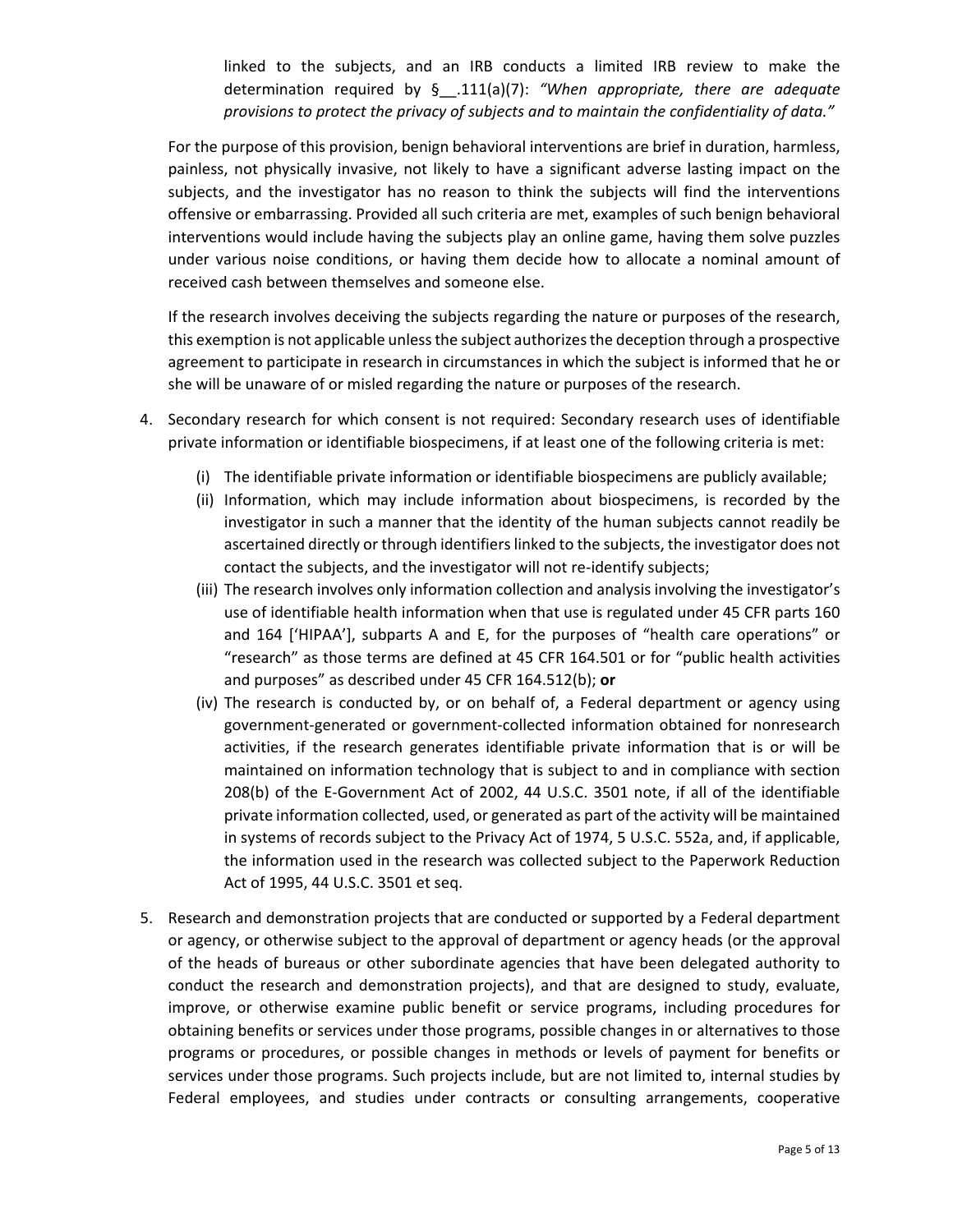agreements, or grants. Exempt projects also include waivers of otherwise mandatory requirements using authorities such as sections 1115 and 1115A of the Social Security Act, as amended.

- (i) Each Federal department or agency conducting or supporting the research and demonstration projects must establish, on a publicly accessible Federal website or in such other manner as the department or agency head may determine, a list of the research and demonstration projects that the Federal department or agency conducts or supports under this provision. The research or demonstration project must be published on this list prior to commencing the research involving human subjects.
- 6. Taste and food quality evaluation and consumer acceptance studies:
	- (i) If wholesome foods without additives are consumed, **or**
	- (ii) If a food is consumed that contains a food ingredient at or below the level and for a use found to be safe, or agricultural chemical or environmental contaminant at or below the level found to be safe, by the Food and Drug Administration or approved by the Environmental Protection Agency or the Food Safety and Inspection Service of the U.S. Department of Agriculture.

**Note:** Exempt categories 7 & 8 always require limited IRB review and are only available when broad consent will be (or has been) obtained. UNC will NOT implement broad consent at this time.

# **4. Expedited Review**

Expedited review of research subject to the revised Common Rule will be conducted using the procedures described in the University of North Carolina at Chapel Hill OHRE SOP manual with the following variations:

- 1. The IRB shall apply the most current list of categories of research published in the Federal Register that may be reviewed using expedited review procedures  $[6 \quad .110(a)]$
- 2. Research that falls within the list of categories is presumed to be minimal risk unless the IRB determines and documents that the research involves more than minimal risk.  $[6 \quad .110(b)(1)(i)]$ If the reviewer determines that the research involves more than minimal risk, it will be referred for review by the convened IRB m
- 3. The limited IRB review that is required for certain exempt research (See Section 3) may be conducted using expedited review procedures [§\_\_.110(b)(1)(iii)]
- 4. Continuing review of research is not required for research that qualifies for expedited review unless the IRB determines that is required and documents the rationale within the IRB record

# **5. Modifications to IRB-approved Research** [§\_\_.108(3)(iii)]

Investigators must promptly report proposed changes in a research activity to the University of North Carolina at Chapel Hill IRB, and must conduct the research activity in accordance with the terms of the IRB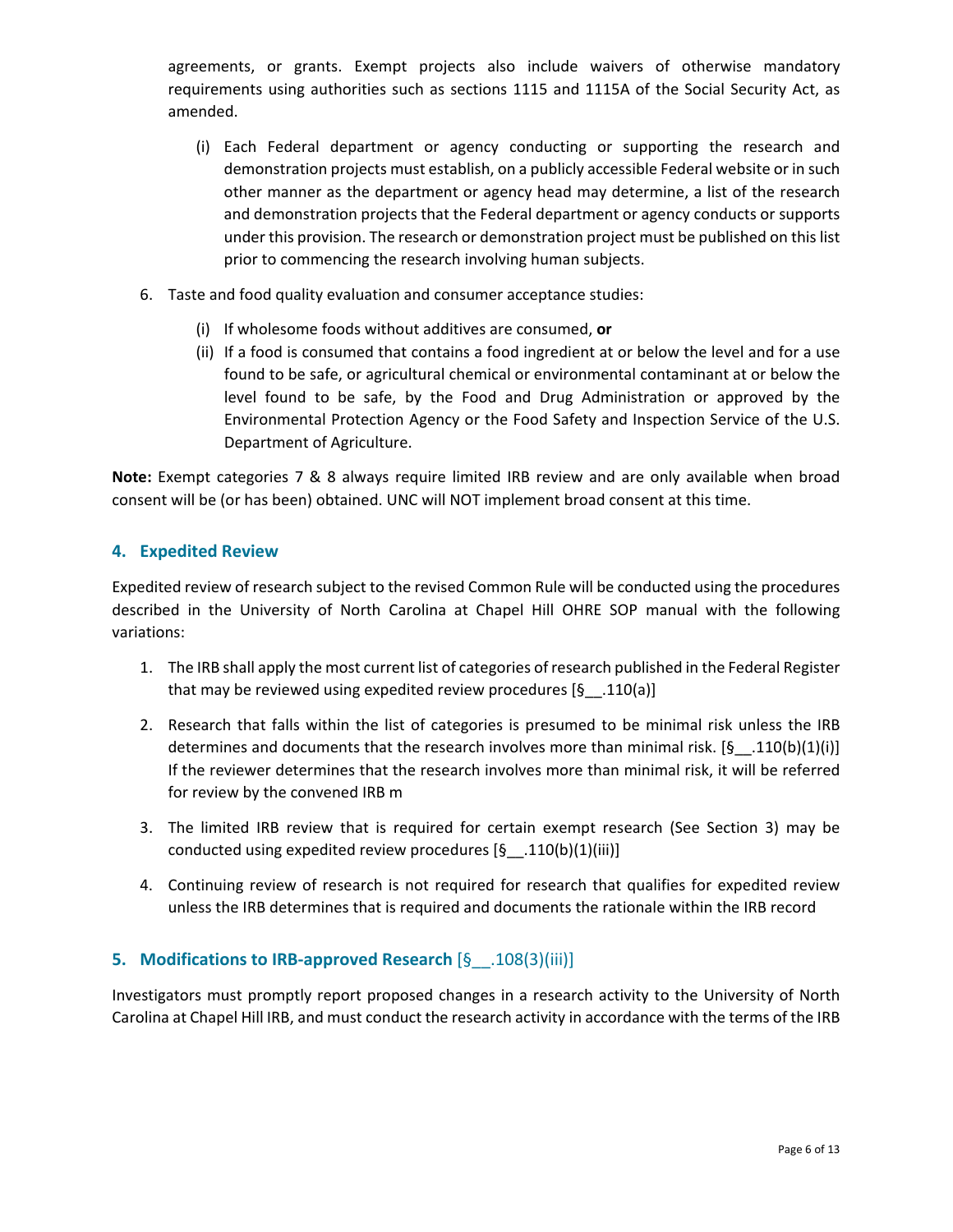approval until any proposed changes have been reviewed and approved by the IRB, except when necessary to eliminate apparent immediate hazards to the subject.

This requirement applies to all research approved by the University of North Carolina at Chapel Hill IRB, including any aspects of exempt research subject to limited IRB review (See Section 3), and research for which continuing review is not required (See Section 6).

The University of North Carolina at Chapel Hill IRB will follow the procedures described in the University of North Carolina at Chapel Hill OHRE SOP manual, and any applicable requirements and procedures in this SOP addendum, when reviewing modifications to IRB-approved research subject to the revised Common Rule.

# **6. Continuing Review** [§\_\_.109(e) and (f)]

The revised Common Rule modifies when continuing review is required. Unless University of North Carolina at Chapel Hill IRB determines otherwise, continuing review of research is not required for research subject to the revised Common Rule in the following circumstances:

- 1. Research eligible for expedited review in accordance with §\_\_.110;
- 2. Research reviewed by the IRB in accordance with limited IRB review as described in Section 3;
- 3. Research that has progressed to the point that it involves only one or both of the following, which are part of the IRB-approved study:
	- a. Data analysis, including analysis of identifiable private information or identifiable biospecimens, **or**
	- b. Accessing follow-up clinical data from procedures that subjects would undergo as part of clinical care

University of North Carolina at Chapel Hill IRB may determine that continuing review is required for any research protocol that falls within the above criteria. For example, the IRB may determine that continuing review is required when:

- 1. Required by other applicable regulations (e.g., FDA);
- 2. The research involves topics, procedures, or data that may be considered sensitive or controversial;
- 3. The research involves particularly vulnerable subjects or circumstances that increase subjects' vulnerability;
- 4. An investigator has minimal experience in research or the research type, topic, or procedures; and/or
- 5. An investigator has a history of noncompliance

When the University of North Carolina at Chapel Hill IRB determines that continuing review is required for such research, it will document the rationale in the IRB record and communicate the requirement to the investigator in the IRB determination letter.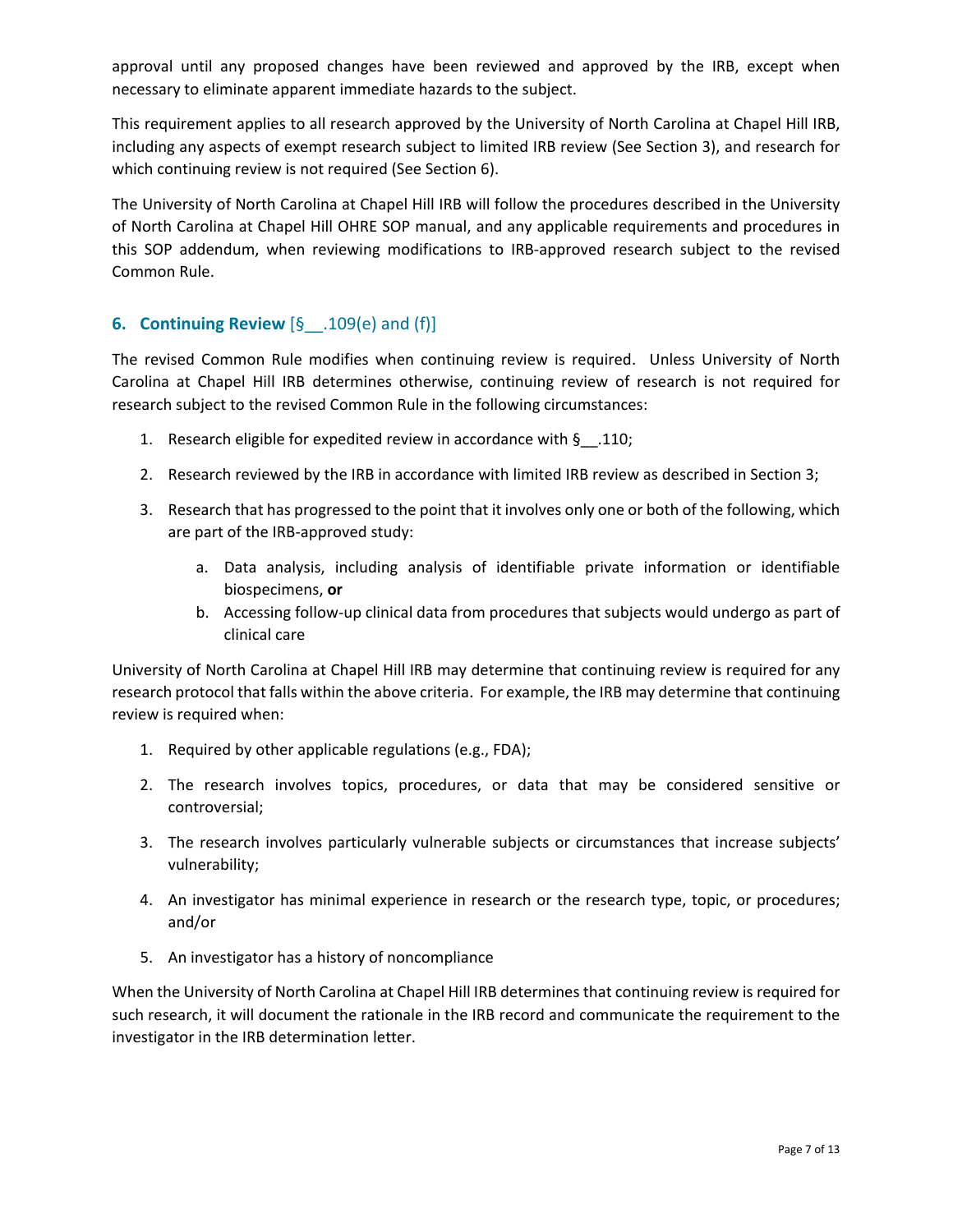*As an institution accredited by the Association for the Accreditation of Human Research Protection Programs (AAHRPP), all research approved under expedited procedures must receive an administrative review at least annually, it is determined that a continuing review is not required.*

# **7. Criteria for IRB Approval of Research**

The University of North Carolina at Chapel Hill IRB will apply the criteria for IRB approval described in the University of North Carolina at Chapel Hill OHRE SOP manual to research subject to the revised Common Rule with the following variations:

Within criterion  $\S$  111(a)(3), the text describing vulnerable subjects is replaced with the following:

*The IRB should be particularly cognizant of the special problems of research that involves a category of subjects who are vulnerable to coercion or undue influence, such as children, prisoners, individuals with impaired decision-making capacity, or economically or educationally disadvantaged persons.*

Likewise, within criterion §\_\_\_.111(b), the description of vulnerable subjects is updated and now reads:

*When some or all of the subjects are likely to be vulnerable to coercion or undue influence, such as children, prisoners, individuals with impaired decision-making capacity, or economically or educationally disadvantaged persons, additional safeguards have been included in the study to protect the rights and welfare of these subjects.* 

While pregnant women are no longer described as vulnerable within the above criteria, the IRB shall continue to apply Subpart B "Additional Protections for Pregnant Women, Human Fetuses and Neonates" as described in the University of North Carolina at Chapel Hill OHRE SOP manual. The revised Common Rule does not eliminate or modify Subpart B.

For **exempt research** subject to **limited IRB review**, the following criteria shall be applied:

1. For exempt categories 2(iii) and 3(iii) (See Section 3.2), the IRB may approve the research when it determines that there are adequate provisions to protect the privacy of subjects and to maintain the confidentiality of data.

# **8. Informed Consent**

When reviewing research subject to the revised Common Rule, the University of North Carolina at Chapel Hill IRB will evaluate the provisions for informed consent as described in the University of North Carolina at Chapel Hill OHRE SOP manual with the below variations. Investigators conducting research subject to the revised Common Rule must adhere to these requirements.

# **8.1. General Requirements for Informed Consent** [§\_\_.116(a)]

In addition to the requirements for obtaining informed consent and the consent process described in the University of North Carolina at Chapel Hill OHRE SOP manual, the following specific requirements for consent, whether written or oral, apply to research subject to the revised Common Rule:

1. Before involving a human subject in research, an investigator shall obtain the legally effective informed consent of the subject or the subject's legally authorized representative (LAR).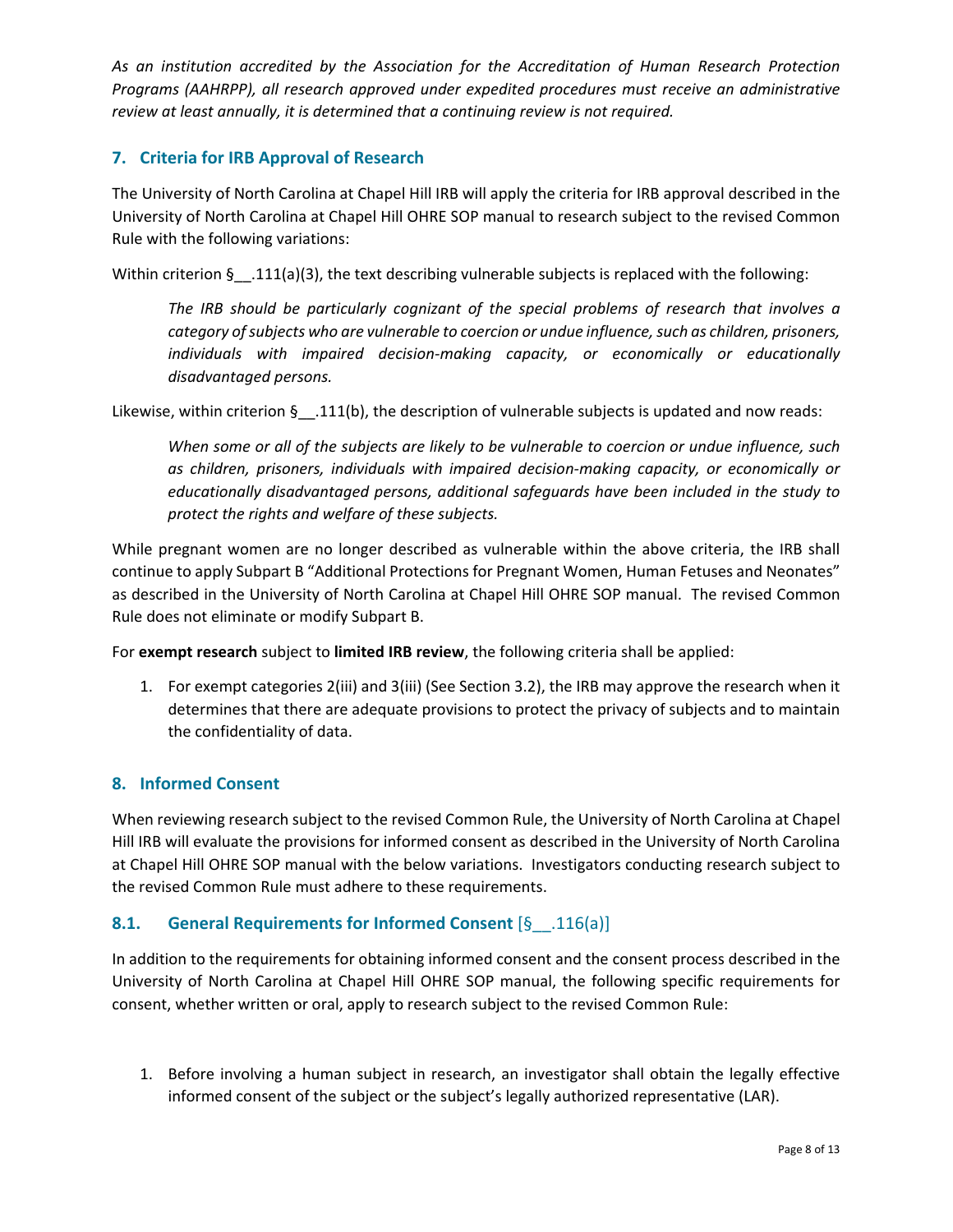- 2. An investigator shall seek informed consent only under circumstances that provide the prospective subject or the LAR sufficient opportunity to discuss and consider whether or not to participate and that minimize the possibility of coercion or undue influence.
- 3. The information that is given to the subject or the LAR shall be in language understandable to the subject or the LAR.
- 4. The prospective subject or the LAR must be provided with the information that a reasonable person would want to have in order to make an informed decision about whether to participate, and an opportunity to discuss that information.
- 5. Informed consent must begin with a concise and focused presentation of the key information that is most likely to assist a prospective subject or LAR in understanding the reasons why one might or might not want to participate in the research. This part of the informed consent must be organized and presented in a way that facilitates comprehension.
- 6. Informed consent as a whole must present information in sufficient detail relating to the research, and must be organized and presented in a way that does not merely provide lists of isolated facts, but rather facilitates the prospective subject's or LAR's understanding of the reasons why one might or might not want to participate.
- 7. No informed consent may include any exculpatory language through which the subject or the LAR is made to waive or appear to waive any of the subject's legal rights, or releases or appears to release the investigator, the sponsor, the institution, or its agents from liability for negligence.

# **8.2. Elements of Consent**

In addition to the elements of informed consent described in the University of North Carolina at Chapel Hill OHRE SOP manual, the following additional elements are required for research subject to the revised Common Rule. The requirements for Broad Consent are described in Section 8.3.

#### **Basic Elements** [§\_\_.116(b)]

- 1. One of the following statements about any research that involves the collection of identifiable private information or identifiable biospecimens:
	- a. A statement that identifiers might be removed from the identifiable private information or identifiable biospecimens and that, after such removal, the information or biospecimens could be used for future research studies or distributed to another investigator for future research studies without additional informed consent from the subject or the legally authorized representative, if this might be a possibility; or
	- b. A statement that the subject's information or biospecimens collected as part of the research, even if identifiers are removed, will not be used or distributed for future research studies.

#### **Additional Elements** (must be included when appropriate) [§\_\_.116(c)]

- 1. A statement that the subject's biospecimens (even if identifiers are removed) may be used for commercial profit and whether the subject will or will not share in this commercial profit;
- 2. A statement regarding whether clinically relevant research results, including individual research results, will be disclosed to subjects, and if so, under what conditions;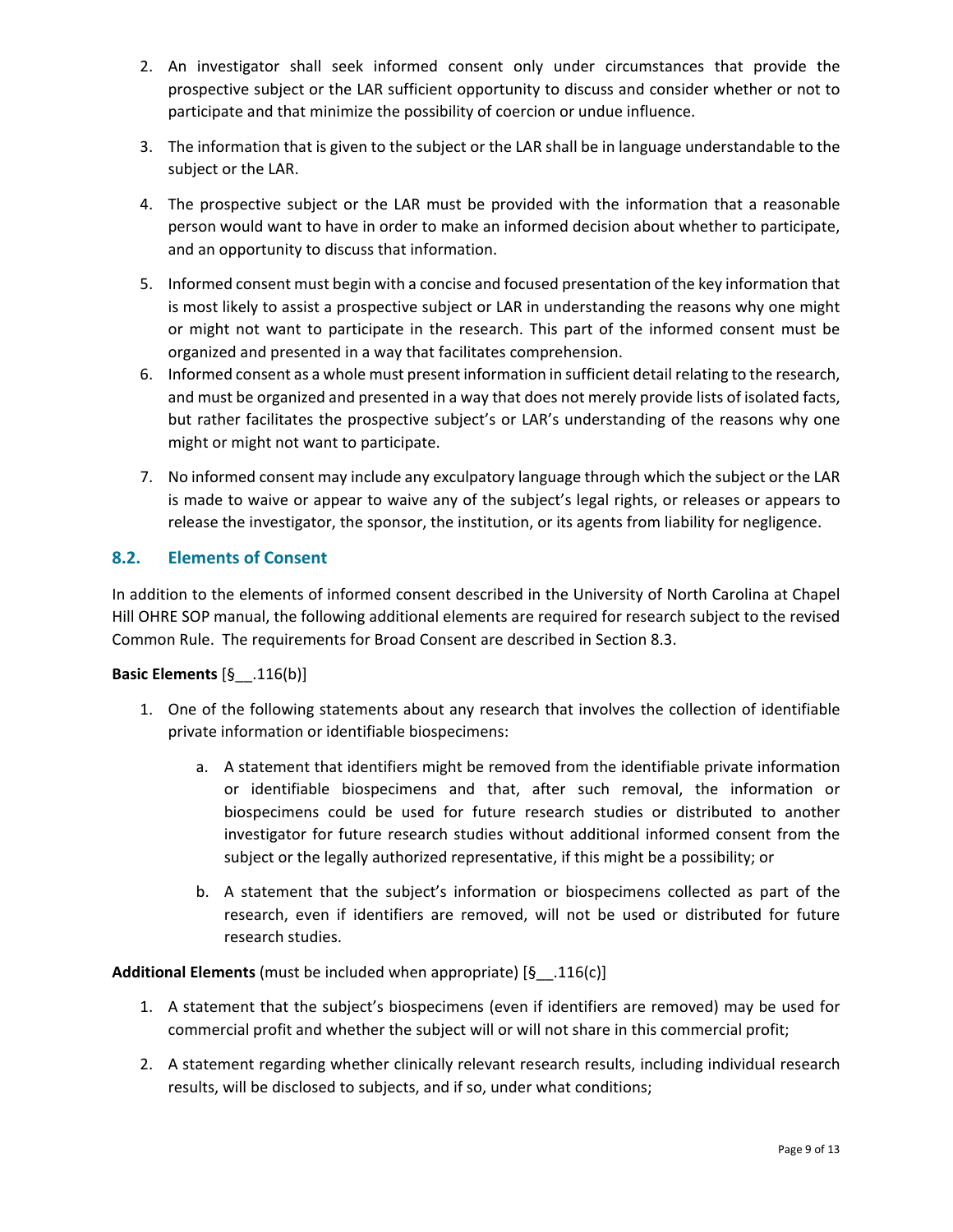3. For research involving biospecimens, whether the research will (if known) or might include whole genome sequencing (i.e., sequencing of a human germline or somatic specimen with the intent to generate the genome or exome sequence of that specimen).

# **8.3. Waiver or Alteration of Informed Consent** [§\_\_.116(e) and (f)]

When reviewing research subject to the revised Common Rule, the University of North Carolina at Chapel Hill IRB will evaluate requests for waivers or alterations of informed consent in accordance with the requirements and criteria specified in the revised rule and summarized below. The IRB's determination will be documented in the IRB record and communicated to the investigator as described in the University of North Carolina at Chapel Hill OHRE SOP manual.

### **8.3.1. General Waiver or Alteration of Consent**

In order to approve a request from an investigator to waive the requirement for informed consent, or to omit or alter one or more basic or additional element of consent (an "Alteration"), under this provision the University of North Carolina at Chapel Hill IRB must determine and document that the below criteria are satisfied.

- 1. The research involves no more than minimal risk to the subjects;
- 2. The research could not practicably be carried out without the requested waiver or alteration;
- 3. If the research involves using identifiable private information or identifiable biospecimens, the research could not practicably be carried out without using such information or biospecimens in an identifiable format;
- 4. The waiver or alteration will not adversely affect the rights and welfare of the subjects; and
- 5. Whenever appropriate, the subjects or LARs will be provided with additional pertinent information after participation.

Investigators may be asked to provide justification, or additional information or documentation, to support that the above criteria are satisfied.

#### **Restrictions:**

- 1. Alterations
	- a. An IRB may not approve a request to alter or omit any of the general requirements for informed consent described in Section 8.1

# **8.3.2. Waiver or Alteration of Consent in Research Involving Public Benefit and Service Programs**

In order to approve a request from an investigator to waive the requirement for informed consent, or to omit or alter one or more basic or additional element of consent (an "Alteration"), under this provision the University of North Carolina at Chapel Hill IRB must determine and document that the below criteria are satisfied.

- 1. The research or demonstration project is to be conducted by or subject to the approval of state or local government officials and is designed to study, evaluate, or otherwise examine:
	- a. Public benefit or service programs;
	- b. Procedures for obtaining benefits or services under those programs;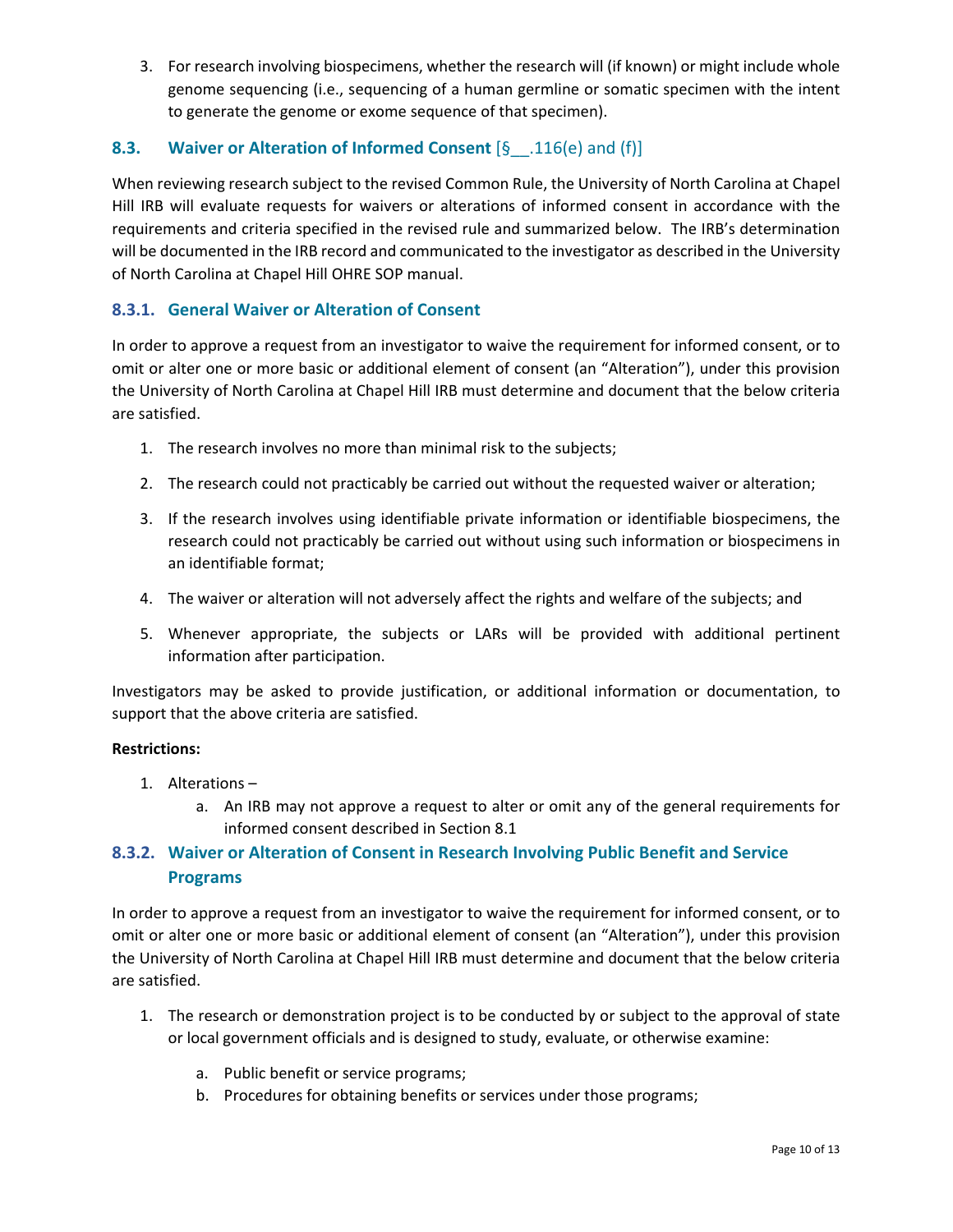- c. Possible changes in or alternatives to those programs or procedures; or
- d. Possible changes in methods or levels of payment for benefits or services under those programs; **and**
- 2. The research could not practicably be carried out without the waiver or alteration.

#### **Restrictions:**

1. Alterations –

An IRB may not approve a request to alter or omit any of the general requirements for informed consent described in Sections 8.1.

#### **8.4. Screening, Recruiting, or Determining Eligibility** [§\_\_.116(g)]

The revised Common Rule removes the requirement for partial waivers of consent for the use of information or specimens for the purposes of screening, recruiting, or determining the eligibility of prospective subjects for inclusion in the research. Pursuant to the revised rule, the University of North Carolina at Chapel Hill IRB may approve a research proposal in which an investigator will obtain information or biospecimens for these purposes without the informed consent of the prospective subject or the subject's LAR if either of the following conditions is met:

- 1. The investigator will obtain information through oral or written communication with the prospective subject or LAR, or
- 2. The investigator will obtain identifiable private information or identifiable biospecimens by accessing records or stored identifiable biospecimens.

When research is subject to the revised Common Rule, and the above conditions are met, investigators do not have to request waivers of consent for the purposes of screening, recruiting, or determining eligibility but do have to describe the activities in the application or protocol submitted to the IRB. The above does not negate the requirements of other rules, such as HIPAA, when applicable. It also does not negate the requirement to obtain consent, or a waiver of consent, before involving a subject (including the use of their identifiable private information or biospecimens) in other research activities.

#### **8.5. Documentation of Consent** [§\_\_.117]

The revised Common Rule modifies the requirements for documentation of consent as described below. When reviewing research subject to the revised Common Rule, the University of North Carolina at Chapel Hill IRB will apply the requirements summarized below.

Unless the requirement for documentation of consent is waived by the IRB, informed consent must be documented by the use of written informed consent form (ICF) approved by the IRB and signed (including in an electronic format) by the subject or the subject's LAR. A written copy must be given to the person signing the ICF.

The ICF may be either of the following:

1. A written consent document that embodies the basic and required additional elements of informed consent. The investigator shall give either the subject or the subject's LAR adequate opportunity to read the informed consent form before it is signed; alternatively, this form may be read to the subject or the subject's legally authorized representative; or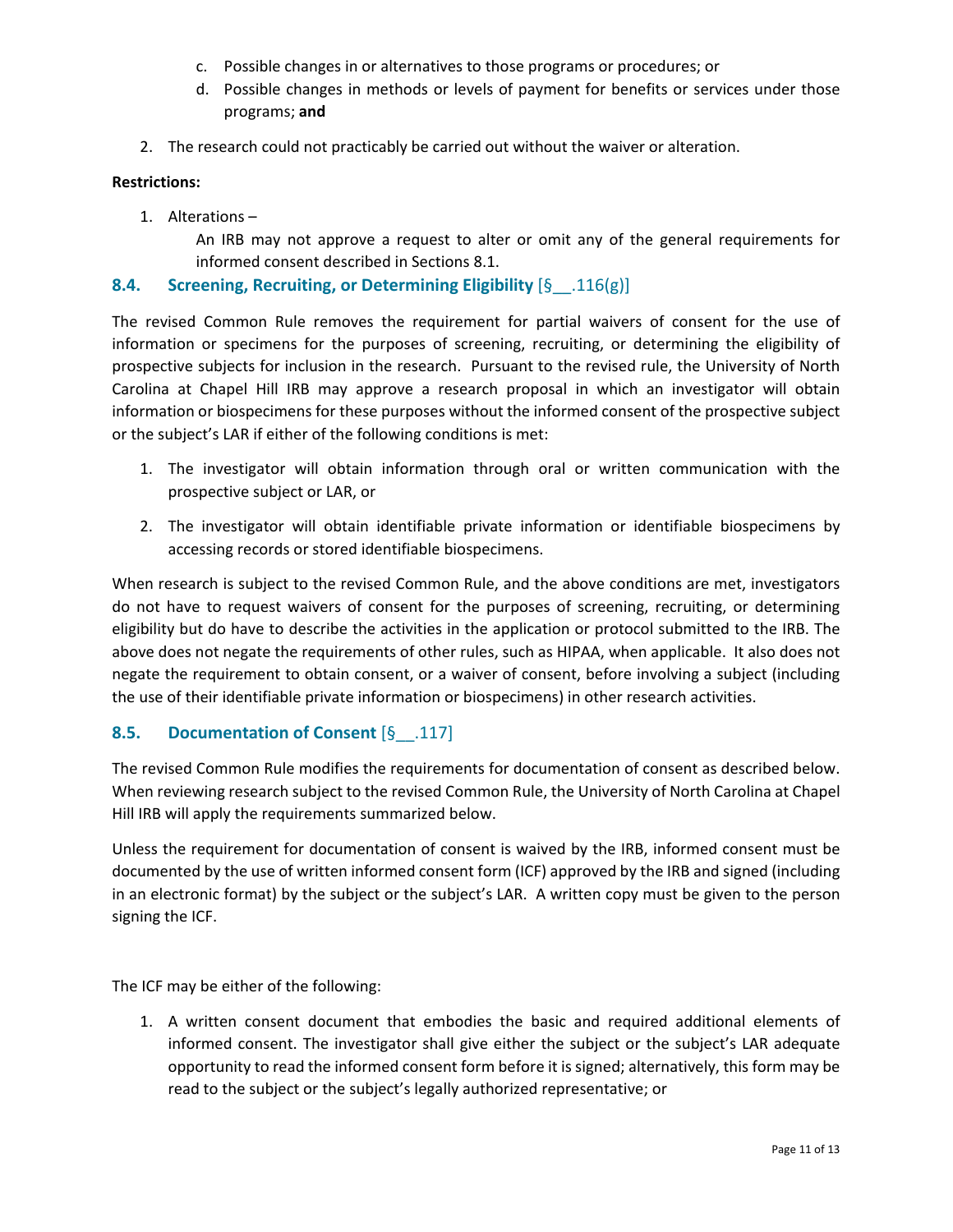- 2. A short form written consent document stating that the elements of informed consent have been presented orally to the subject or the subject's LAR and that the key information required by §\_\_.116(a)(5)(i) (See Section 8.1 #5.a) was presented first to the subject, before other information, if any, was provided. When this method is used:
	- a. The oral presentation and the short form written document should be in a language understandable to the subject; and
	- b. There must be a witness to the oral presentation; and
	- c. The IRB must approve a written summary of what is to be said to the subject (the approved full consent document may serve as this summary); and
	- d. The short form document is signed by the subject;
	- e. The witness must sign both the short form and a copy of the summary; and
	- f. The person actually obtaining consent must sign a copy of the summary; **and**
	- g. A copy of the summary must be given to the subject or representative, in addition to a copy of the short form.

### **8.6. Waiver of Documentation of Informed Consent** [§\_\_.117(c)]

The revised Common Rule adds a third condition under which an IRB may waive the requirement for an investigator to obtain a signed informed consent form. When reviewing research subject to the revised Common Rule, in addition to the criteria described in the University of North Carolina at Chapel Hill OHRE SOP manual, the University of North Carolina at Chapel Hill IRB may also approve a request for a waiver of documentation of consent if it finds that:

1. The subjects or LARs are members of a distinct cultural group or community in which signing forms is not the norm, that the research presents no more than minimal risk of harm to subjects, and provided there is an appropriate alternative mechanism for documenting that informed consent was obtained.

The IRB's determination will be documented in the IRB record and communicated to the investigator as described in the University of North Carolina at Chapel Hill OHRE SOP manual.

#### **9. IRB Review of Grant Applications**

The revised Common Rule removes the requirement that the IRB review the Federal grant application or proposal for consistency with the protocol submitted to the IRB. The University of North Carolina at Chapel Hill IRB will continue to require submission of, Federal grant applications or proposals when research is subject to the revised Common Rule. However, no concordance determination will be made by the IRB.

# **10. Posting of Clinical Trial Consent Forms** [§\_\_.116(h)]

The revised Common Rule includes a requirement for the posting of one IRB-approved consent form to a publicly available Federal website for each clinical trial conducted or supported by a Common Rule department or agency after the clinical trial is closed to recruitment, and no later than 60 days after the last study visit by any subject. This requirement may be satisfied by either the awardee or the Federal department or agency. If the Federal department or agency supporting or conducting the clinical trial determines that certain information should not be made publicly available on a Federal website (e.g., confidential commercial information), the department or agency may permit or require redactions to the information posted.